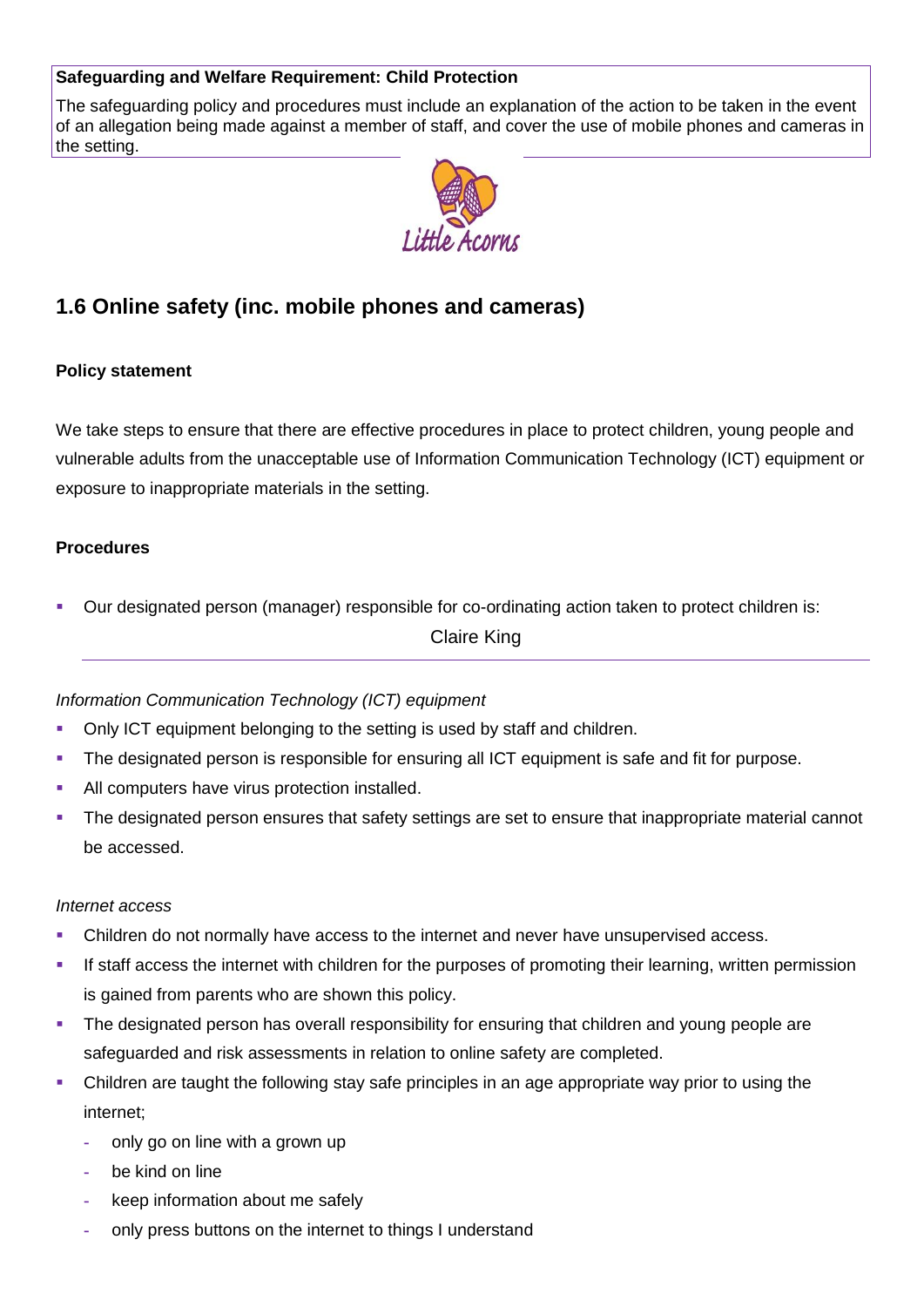- **-** tell a grown up if something makes me unhappy on the internet
- Designated persons will also seek to build children's resilience in relation to issues they may face in the online world, and will address issues such as staying safe, having appropriate friendships, asking for help if unsure, not keeping secrets as part of social and emotional development in age appropriate ways.
- If a second hand computer is purchased or donated to the setting, the designated person will ensure that no inappropriate material is stored on it before children use it.
- All computers for use by children are located in an area clearly visible to staff.
- Children are not allowed to access social networking sites.
- Staff report any suspicious or offensive material, including material which may incite racism, bullying or discrimination to the Internet Watch Foundation at [www.iwf.org.uk.](http://www.iwf.org.uk/)
- Suspicions that an adult is attempting to make inappropriate contact with a child on-line is reported to the National Crime Agency's Child Exploitation and Online Protection Centre at [www.ceop.police.uk](http://www.ceop.police.uk/)**.**
- The designated person ensures staff have access to age-appropriate resources to enable them to assist children to use the internet safely.
- If staff become aware that a child is the victim of cyber-bullying, they discuss this with their parents and refer them to sources of help, such as the NSPCC on 0808 800 5000 or www.nspcc.org.uk, or Childline on 0800 1111 or www.childline.org.uk.

#### *Email*

- Children are not permitted to use email in the setting. Parents and staff are not normally permitted to use setting equipment to access personal emails.
- Staff do not access personal or work email whilst supervising children.
- Staff send personal information by encrypted email and share information securely at all times.

#### *Mobile phones – children*

 Children do not bring mobile phones or other ICT devices with them to the setting. If a child is found to have a mobile phone or ICT device with them, this is removed and stored in [lockers or a locked drawer] until the parent collects them at the end of the session.

#### *Mobile phones – staff and visitors*

- Personal mobile phones are not used by staff in the playroom or garden or anywhere where there are children present during working hours. They will be stored in lockers or in the office.
- In an emergency, personal mobile phones may be used in an area where there are no children present, with permission from the manager.
- Staff and volunteers ensure that the setting telephone number is known to family and other people who may need to contact them in an emergency.
- If our members of staff or volunteers take their mobile phones on outings, for use in case of an emergency, they must not make or receive personal calls, or take photographs of children.
- Parents and visitors are requested not to use their mobile phones whilst on the premises. We make an exception if a visitor's company or organisation operates a lone working policy that requires contact with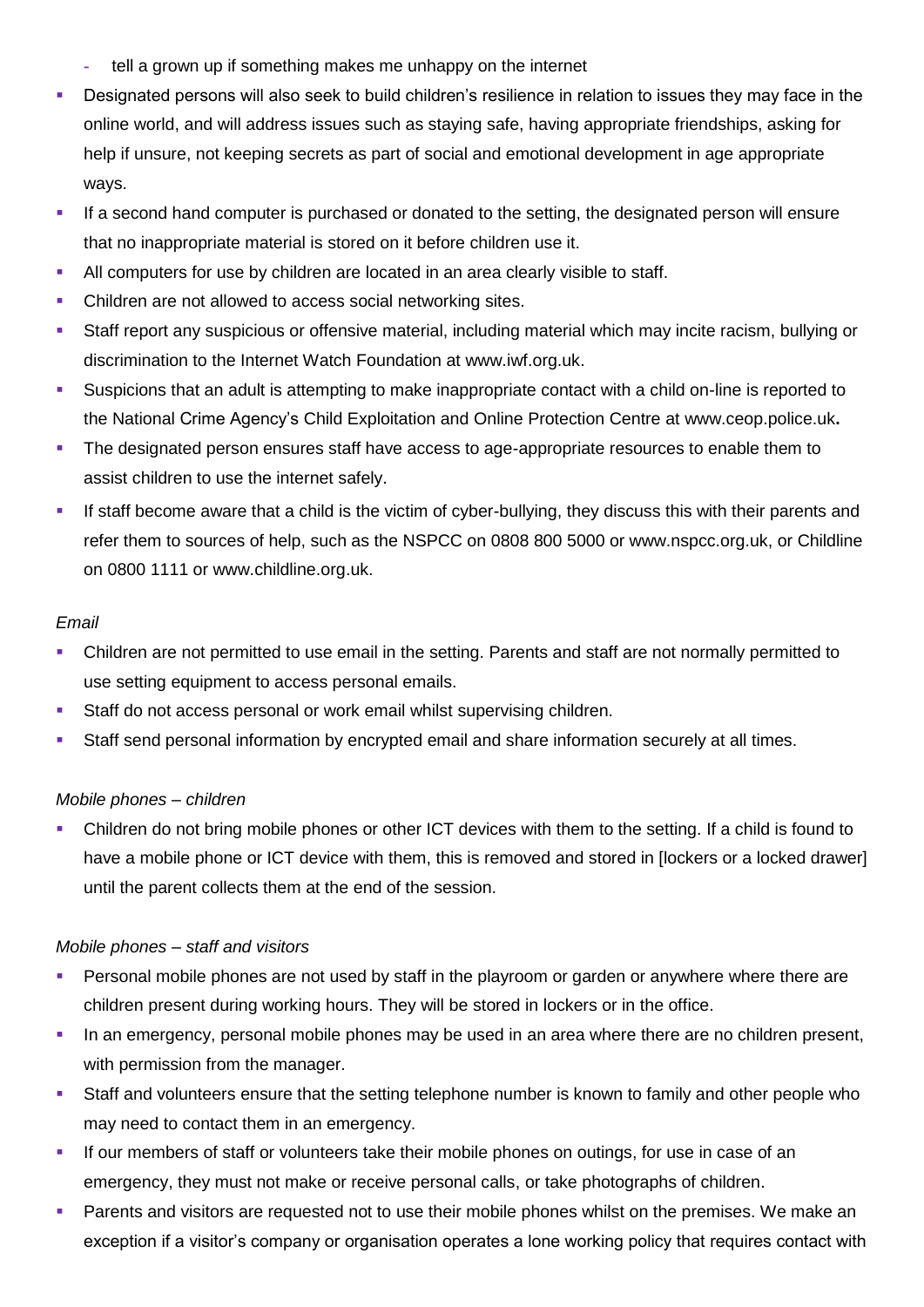their office periodically throughout the day. Visitors will be advised of a quiet space where they can use their mobile phone, where no children are present.

**These rules also apply to the use of work-issued mobiles, and when visiting or supporting staff in other** settings.

## *Cameras and videos*

- Staff and volunteers must not bring their personal cameras or video recording equipment into the setting.
- Photographs and recordings of children are only taken for valid reasons i.e. to record their learning and development, or for displays within the setting, with written permission received by parents (see the Registration form). Such use is monitored by the manager.
- Where parents request permission to photograph or record their own children at special events, general permission is gained from all parents for their children to be included. Parents are advised that they do not have a right to photograph anyone else's child or to upload photos of anyone else's children.
- If photographs of children are used for publicity purposes, parental consent must be given and safeguarding risks minimised, for example, ensuring children cannot be identified by name or through being photographed in a sweatshirt with the name of their setting on it.

## *Social media*

- Staff are advised to manage their personal security settings to ensure that their information is only available to people they choose to share information with.
- Staff should not accept service users, children and parents as friends due to it being a breach of expected professional conduct.
- In the event that staff name the organisation or workplace in any social media they do so in a way that is not detrimental to the organisation or its service users.
- Staff observe confidentiality and refrain from discussing any issues relating to work
- Staff should not share information they would not want children, parents or colleagues to view.
- Staff should report any concerns or breaches to the designated person in their setting.
- Staff avoid personal communication, including on social networking sites, with the children and parents with whom they act in a professional capacity. If a practitioner and family are friendly prior to the child coming into the setting, this information is shared with the manager prior to a child attending.

# *Electronic learning journals for recording children's progress*

- Managers seek permission from the senior management team prior to using any online learning journal. A risk assessment is completed with details on how the learning journal is managed to ensure children are safeguarded.
- Staff adhere to the guidance provided with the system at all times.